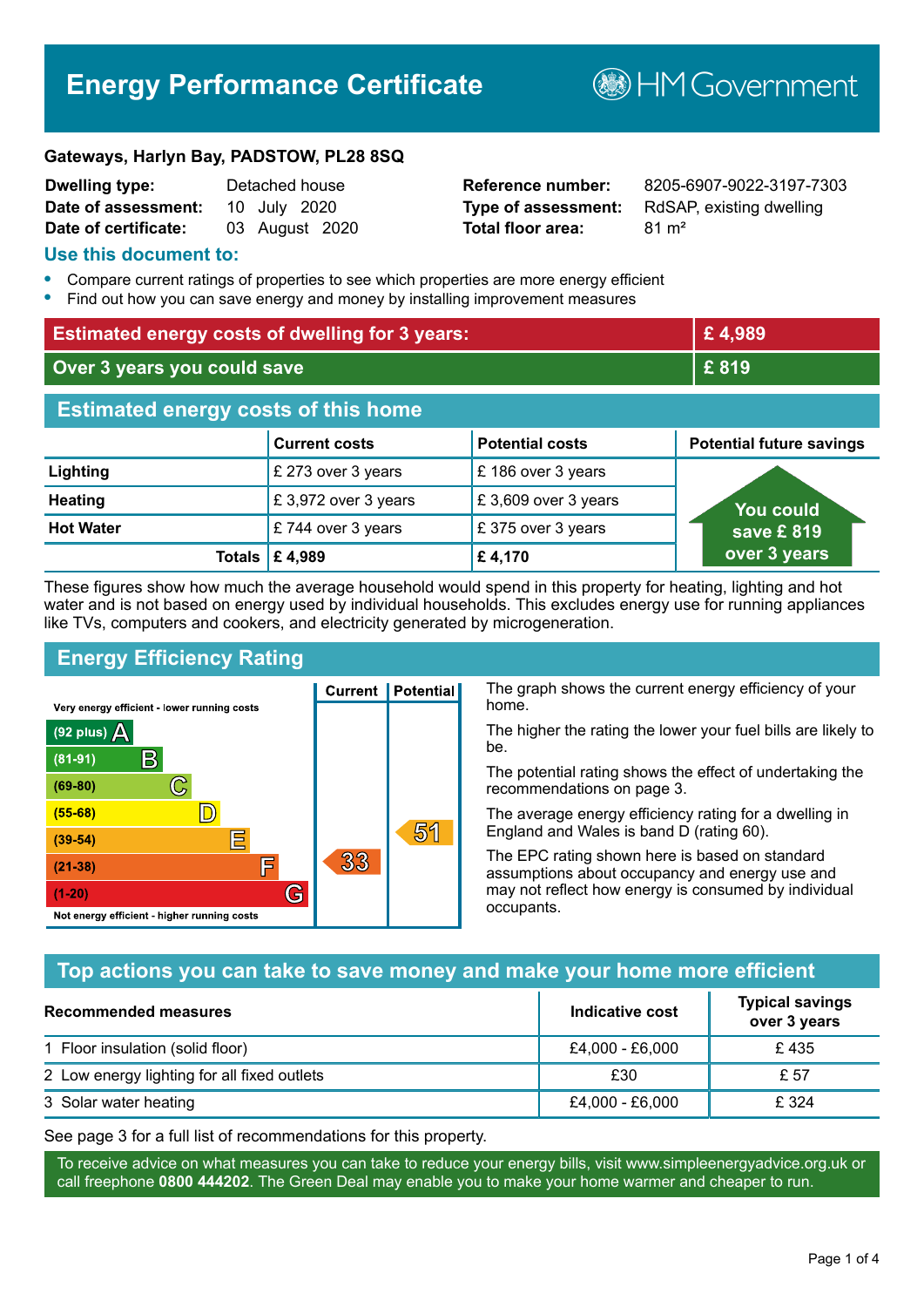#### **Summary of this home's energy performance related features**

| <b>Element</b>        | <b>Description</b>                          | <b>Energy Efficiency</b> |
|-----------------------|---------------------------------------------|--------------------------|
| Walls                 | Cavity wall, as built, insulated (assumed)  | ★★★★☆                    |
| Roof                  | Pitched, 300 mm loft insulation             | *****                    |
|                       | Flat, insulated (assumed)                   | ★★★☆☆                    |
| Floor                 | Solid, no insulation (assumed)              |                          |
| <b>Windows</b>        | Fully double glazed                         | ★★★☆☆                    |
| Main heating          | Room heaters, dual fuel (mineral and wood)  | *****                    |
|                       | Room heaters, electric                      | $\star$ * * * *          |
| Main heating controls | No thermostatic control of room temperature | ★★☆☆☆                    |
|                       | Programmer and appliance thermostats        | ★★★★☆                    |
| Secondary heating     | None                                        |                          |
| Hot water             | Electric immersion, off-peak                | ★★☆☆☆                    |
| Lighting              | Low energy lighting in 54% of fixed outlets | ★★★★☆                    |

Current primary energy use per square metre of floor area: 445 kWh/m² per year

The assessment does not take into consideration the physical condition of any element. 'Assumed' means that the insulation could not be inspected and an assumption has been made in the methodology based on age and type of construction.

See addendum on the last page relating to items in the table above.

#### **Low and zero carbon energy sources**

Low and zero carbon energy sources are sources of energy that release either very little or no carbon dioxide into the atmosphere when they are used. Installing these sources may help reduce energy bills as well as cutting carbon. There are none provided for this home.

#### **Your home's heat demand**

For most homes, the vast majority of energy costs derive from heating the home. Where applicable, this table shows the energy that could be saved in this property by insulating the loft and walls, based on typical energy use (shown within brackets as it is a reduction in energy use).

| <b>Heat demand</b>           | <b>Existing dwelling</b> | Impact of loft<br>insulation | Impact of cavity<br>wall insulation | Impact of solid<br>wall insulation |
|------------------------------|--------------------------|------------------------------|-------------------------------------|------------------------------------|
| Space heating (kWh per year) | 8,877                    | (11)                         | N/A                                 | N/A                                |
| Water heating (kWh per year) | 2,234                    |                              |                                     |                                    |

You could receive Renewable Heat Incentive (RHI) payments and help reduce carbon emissions by replacing your existing heating system with one that generates renewable heat, subject to meeting minimum energy efficiency requirements. The estimated energy required for space and water heating will form the basis of the payments. For more information, search for the domestic RHI on the www.gov.uk website.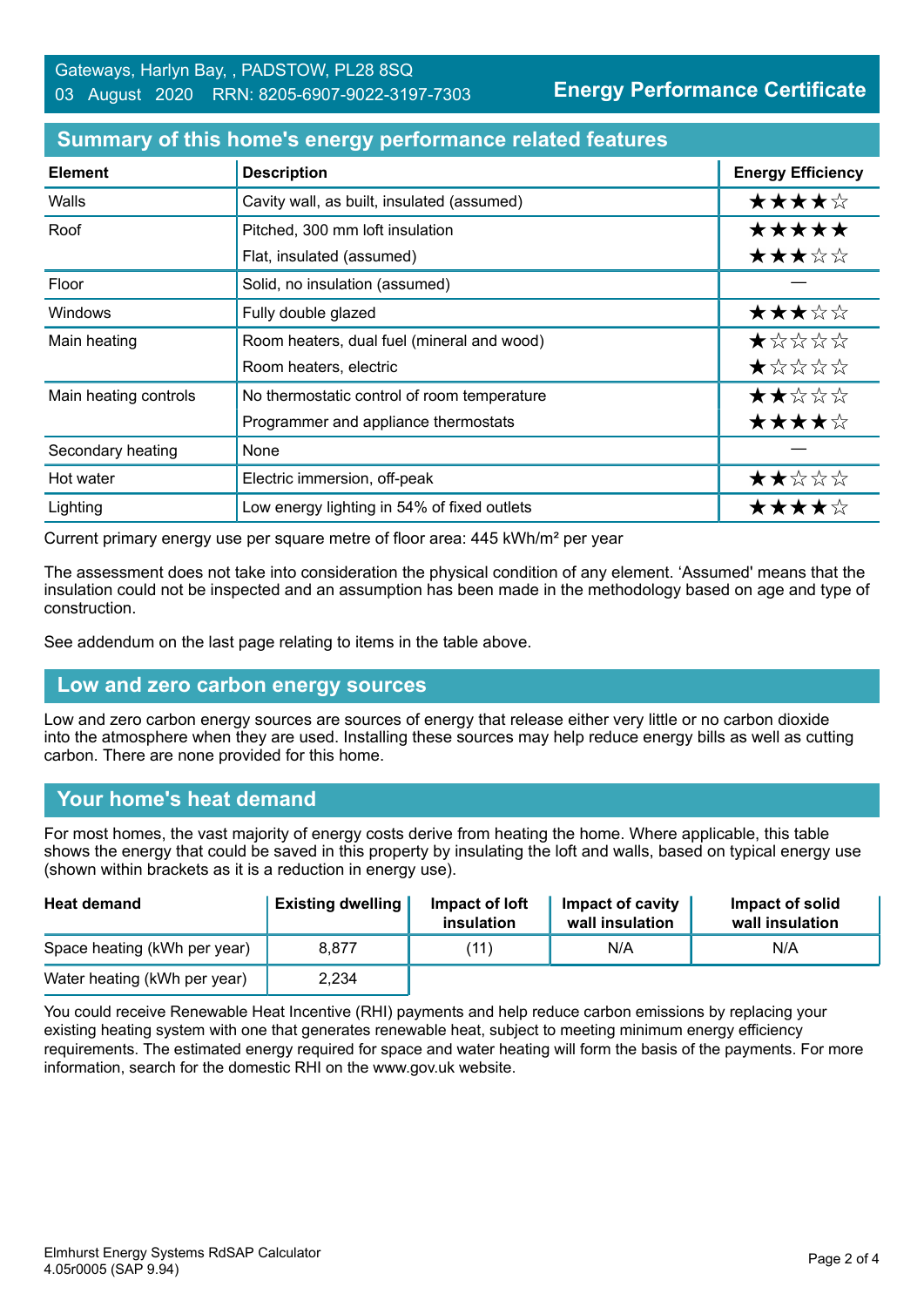#### Gateways, Harlyn Bay, , PADSTOW, PL28 8SQ 03 August 2020 RRN: 8205-6907-9022-3197-7303

#### **Recommendations**

The measures below will improve the energy performance of your dwelling. The performance ratings after improvements listed below are cumulative; that is, they assume the improvements have been installed in the order that they appear in the table. To receive advice on what measures you can take to reduce your energy bills, visit www.simpleenergyadvice.org.uk or call freephone 0800 444202. Before installing measures, you should make sure you have secured the appropriate permissions, where necessary. Such permissions might include permission from your landlord (if you are a tenant) or approval under Building Regulations for certain types of work.

| <b>Recommended measures</b>               | Indicative cost | <b>Typical savings</b><br>per year | <b>Rating after</b><br>improvement |
|-------------------------------------------|-----------------|------------------------------------|------------------------------------|
| Floor insulation (solid floor)            | £4,000 - £6,000 | £145                               | <b>F38</b>                         |
| Low energy lighting for all fixed outlets | £30             | £ 19                               | <b>F38</b>                         |
| Solar water heating                       | £4,000 - £6,000 | £108                               | E41                                |
| Solar photovoltaic panels, 2.5 kWp        | £3,500 - £5,500 | £ 359                              | <b>E51</b>                         |

# **Financial Support and the Green Deal**

Green Deal Finance allows you to pay for some of the cost of your improvements in instalments under a Green Deal Plan (note that this is a credit agreement, but with instalments being added to the electricity bill for the property). The availability of a Green Deal Plan will depend upon your financial circumstances. There is a limit to how much Green Deal Finance can be used, which is determined by how much energy the improvements are estimated to **save** for a 'typical household'.

You may also be able to obtain support towards repairs or replacements of heating systems and/or basic insulation measures under the ECO scheme, provided that you are in receipt of qualifying benefits or tax credits. To learn more about this scheme and the rules about eligibility, visit www.simpleenergyadvice.org.uk or call freephone **0800 444202** for England and Wales.